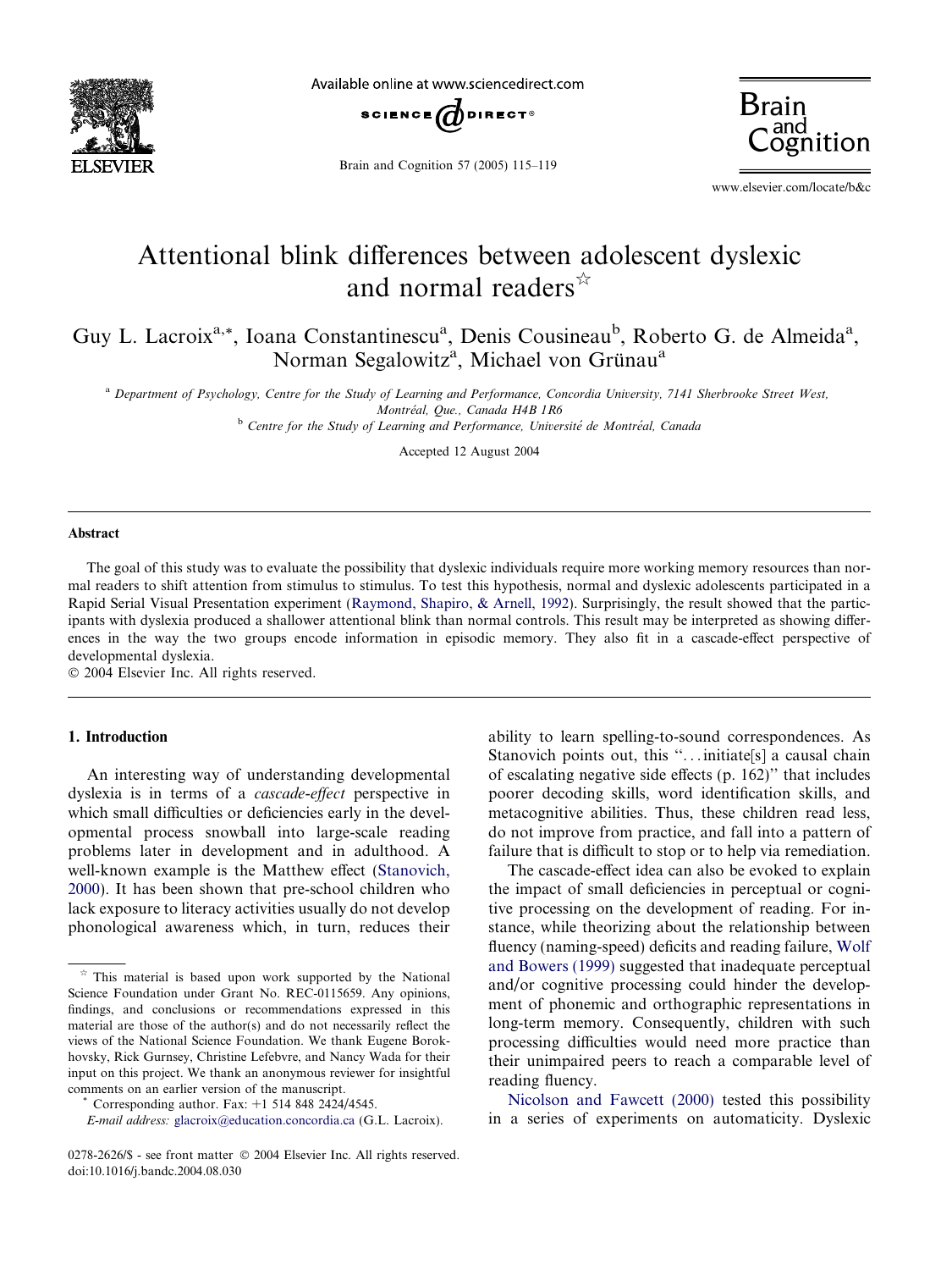adolescent readers and controls were asked to participate in a computerized maze navigation task (presented as the classic Pacman arcade game). In the first phase of the experiment, the participants were trained to use four keys to travel in a maze as quickly as possible. The training continued until the participants reached asymptote. In the second phase, participants were required to relearn the maze using different key mappings. Finally, one-year later, participants were once more invited to complete the maze task using the key mappings of the second phase in standard and dual-task conditions. Nicolson and Fawcett found no significant differences between the groups in their capacity to change key mapping, on their skill retention over a year, or on their ability to navigate in the maze under dual-task conditions. However, the dyslexic participants' performances were poorer than those of normal participants in all conditions even after extensive practice. Nicolson and Fawcett concluded that the quality of the dyslexic participants' performances, not their ability to automatize skills per se, were deficient.

A follow-up question is what processes are responsible for this problem. One possibility is that dyslexic individuals need more working memory resources than normal controls to shift their attention from stimulus to stimulus. This makes activities requiring quick processing particularly challenging for them because they lack the resources to keep-up with the stimulus flow and to efficiently encode stimulus-specific information in long-term memory simultaneously. In consequence, we would expect dyslexic individuals to need more practice to reach levels of performance similar to those of normal controls. This account is consistent with [Nicol](#page-3-0)[son and Fawcett](#page-3-0)'s (2000) results and with [Wolf and](#page-4-0) Bowers'[s \(1999\)](#page-4-0) model of reading fluency deficits.

The Rapid Serial Visual Presentation (RSVP) paradigm provides a means to evaluate this hypothesis ([Raymond, Shapiro, & Arnell, 1992\)](#page-3-0). Typically, a continuous stream of rapidly presented stimuli (often alphanumeric characters) is presented. Two stimuli are marked as targets on some physical dimension (color, font style, etc.,) and the other stimuli are distractors. The participants' task is to report these two targets at the end of each stream. The key result is that when the two targets are shown within approximately 500 ms of each other and the first target is successfully reported, there is a sharp impairment in reporting the second target. This phenomenon is known as the attentional blink.

Although different theories have been proposed, there is sufficient overlap in the accounts to suggest a general explanation of the attentional blink ([Shapiro, Arnell, &](#page-4-0) [Raymond, 1997](#page-4-0)). First, it is assumed that all stimuli in the RSVP stream are processed to a certain extent and that they activate information in long-term memory via priming effects (see [Shapiro, Driver, Ward, & Soren-](#page-4-0) [sen, 1997\)](#page-4-0). Nevertheless, because of distractor interference, the first target must receive a high degree of attention to be stored in a way to make a subsequent report possible. Thus, while the first target is still being processed, fewer attentional resources are available for the second target, which make it vulnerable to interference or decay. This is the attentional blink.

[Chun and Potter \(1995\)](#page-3-0) further suggest that this incapacity to successfully consolidate both targets when they are presented within 500 ms of each other reflects the limited-capacity processing of working memory. From this perspective, it may be argued that the RSVP paradigm taxes the control mechanism in working memory ([Baddeley, 2000;](#page-3-0) [Baddeley & Hitch, 1974\)](#page-3-0). This control mechanism may also be thought to be responsible for attention shifts. Thus, if dyslexic individuals use more resources to shift their attention from stimulus to stimulus, then they should have even fewer resources available to consolidate the first target in the RSVP paradigm.

The goal of this study was to compare normal and dyslexic readers' performances in the RSVP paradigm. We hypothesized that if dyslexic participants generally need more working memory resources than normal controls to shift attention from stimulus to stimulus, then they should find it more difficult to report second targets when first targets are successfully identified in the RSVP task. In other words, they should show a longer attentional blink period.

## 2. Method

#### 2.1. Participants

Twenty adolescents, from Montréal, Québec, participated in this study. Ten dyslexic adolescents were recruited from specialized schools for students with learning disabilities and special needs (nine males, one female). Ten aged-matched control adolescents were recruited from public and private high schools (nine males, one female). Consent was obtained from the school authorities, the parents and the adolescents. The participants received a five-dollar gift certificate as compensation.

The participants were tested using the Word Identification and Word Attack subtests of the Woodcock Reading Mastery Test-Revised, the four literacy subtests (General Vocabulary, Syntactic Similarities, Paragraph Reading, and Sentence Sequencing) of the Test of Reading Comprehension, 3rd edition (TORC-3), and on nonverbal ability using the age-appropriate Block Design subtest from Wechsler Intelligence Scale for Childrenthird edition (WISC-III) or the Matrix Reasoning subtest from the Wechsler Adult Intelligence Scale (WAIS-III).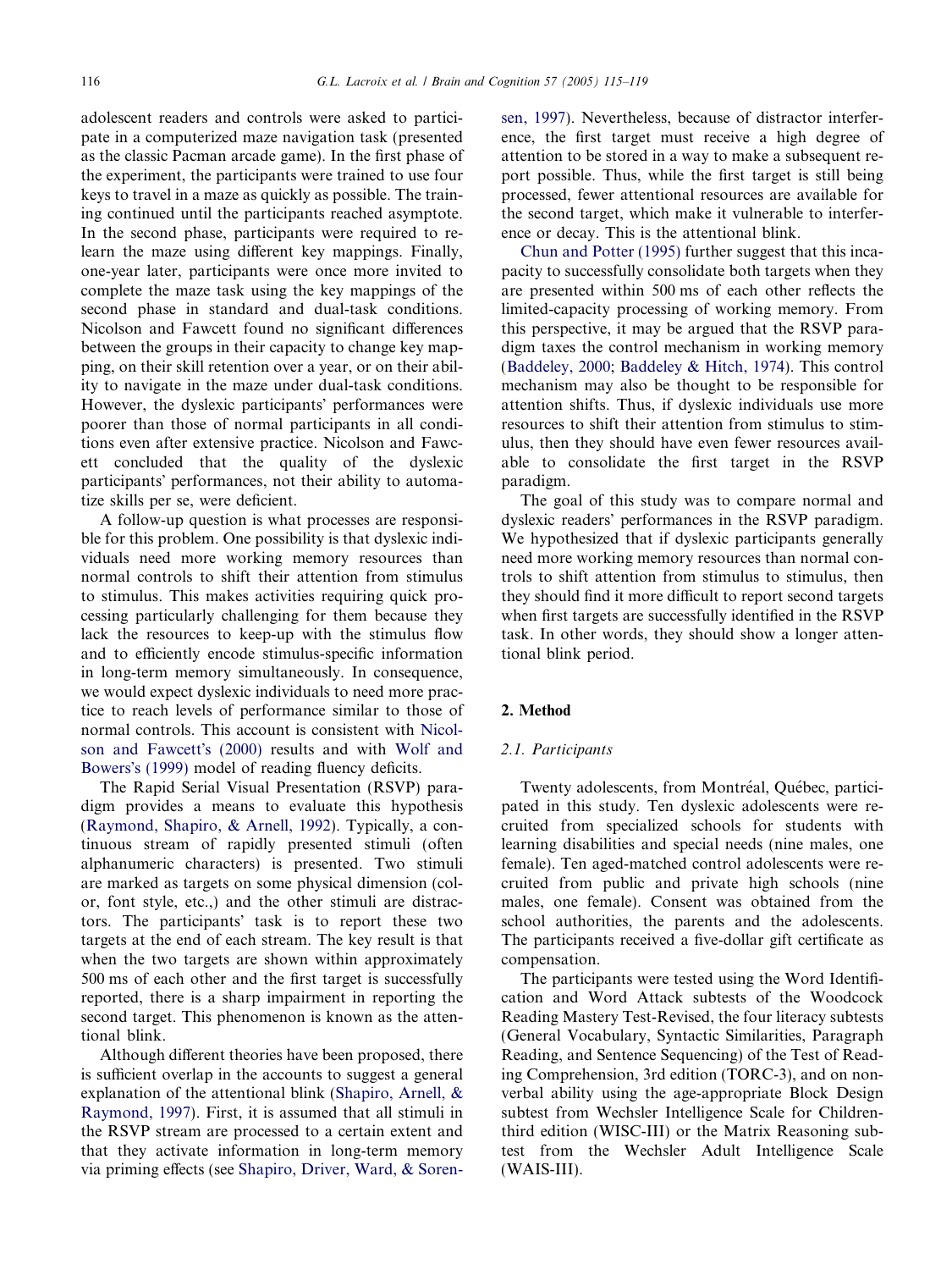All the participants with dyslexia obtained a standardized score of at least one standard deviation below the norm on (1) TORC-3 Reading Comprehension Quotient (RCQ), Word Identification, and Word Attack; or (2) Word Identification and Word Attack; or (3) RCQ and Word Identification; as well as normal or abovenormal non-verbal ability. Moreover, the normal readers were significantly better than the dyslexic readers on all the reading measures: Word Identification,  $t(18) = 2.89$ ,  $p = .01$ , for which the means (with standard deviations in parentheses) were 103.80 (10.63) vs. 86.20 (16.07); the Word attack test,  $t(18) = 4.16$ ,  $p = .001, 103.80$  (8.46) vs. 83.40 (12.99); and RCQ,  $t(18) = 3.79$ ,  $p = .001$ , 95.10 (17.12) vs. 68.90 (13.62). However, the groups were equivalent in age,  $t(18) = -.19$ ,  $p = .85$ , 15.35 (1.54) vs. 15.52 (2.30); and in non-verbal ability,  $t(18) = -.31$ ,  $p = .76$ , 102.00 (12.95) vs. 104.00 (15.78).

#### 2.2. Materials and design

The stimuli were the digits from 0 to 9. On each trial, a continuous stream of 16 digits was presented on a black background, for 100 ms each. Two non-identical digits were randomly selected to be targets. They were presented in red. The 14 remaining digits were distractors and were presented in white. The first target always appeared in position 3–7 within the stream and the second target always appeared 1–8 positions following the first target. The only constraint was that the same digit was never presented twice in a row. There were eight lags (stimulus onset asynchrony increasing in steps of 100 ms as a function of the number of intervening stimuli) between the first and second target. When the lag was 1, there were no distractors between the targets. Each subject took part in one session that consisted of 400 trials divided into 10 blocks. Within each block, the five target positions by the eight lag combinations were each presented once. The first two blocks were practice and were excluded from the data analysis.

# 2.3. Procedure

All instructions and stimuli were presented on Pentium IBM-compatible computers. The program MEL Professional v.2.01 provided the experimental instructions, presented the material, and recorded the responses. Participants initiated each trial. First, they saw a fixation point, the "\*" character, for 800 ms followed by a blank screen for 200 ms. Next, the 16 digits were presented individually for 100 ms in the center of the screen. Finally, a mask, the "  $\&$ " character, was presented for 100 ms. At this point, the participants were required to report the two targets, in order, by pressing the corresponding digits on the numeric keyboard. No feedback was provided. The stimuli were in the Mel Professional ''Rome20'' font and were viewed from a distance of approximately 50 cm. Each stimulus subtended on average  $.85 \times 1.43$  degrees of visual angle.

# 3. Results

First, a  $2 \times 8$  ANOVA was conducted on the number of correctly identified first targets to ensure that both reading groups were performing the RSVP task at similar levels of ability. The between-group variable was reading Group (Normal vs. Dyslexic) and the withingroup variable was experimental Block (1–8). The main effect for Group,  $F(1, 18) = 1.24$ ,  $p = .28$ , the main effect for Block,  $F(7, 126) = 1.15$ ,  $p = .34$ , and the interaction between these factors,  $F(7, 126) = .17$ ,  $p = .99$ , failed to reach significance. Performance averaged over all blocks was  $52.2\%$  ( $SD = 20.0$ ) for the Normal group and 60.8%  $(SD = 17.8)$  for the Dyslexic group. These results suggest that the groups did not differ in their capacity to report the first target. Thus, it is unlikely that the dyslexic group experienced more difficulties with the RSVP procedure than the control group.

A second  $2 \times 8$  ANOVA was conducted on the number of correctly identified second targets that followed correctly identified first targets. The between-group variable was again reading Group (control vs. dyslexic) and the within-group variable was Lag (lag between the first and second target: 1–8). The data are presented in Fig. 1. A significant main effect was found for Lag,  $F(7, 126) = 9.95$ ,  $p = .001$ , and a trend was found for Group,  $F(1, 18) = 3.89$ ,  $p = .065$ . The interaction between these factors was significant,  $F(7, 126) = 2.86$ ,  $p = .008$ . Surprisingly, however, the interaction pattern seen in the Figure shows that the individuals in the Normal group had an attentional blink effect persisting over

#### **Attentional Blink By Reading Groups**



Fig. 1. Response accuracy (with standard error bars) in percentages for second targets (T2) when the first targets (T1) were correctly reported. Chance performance level was 10%.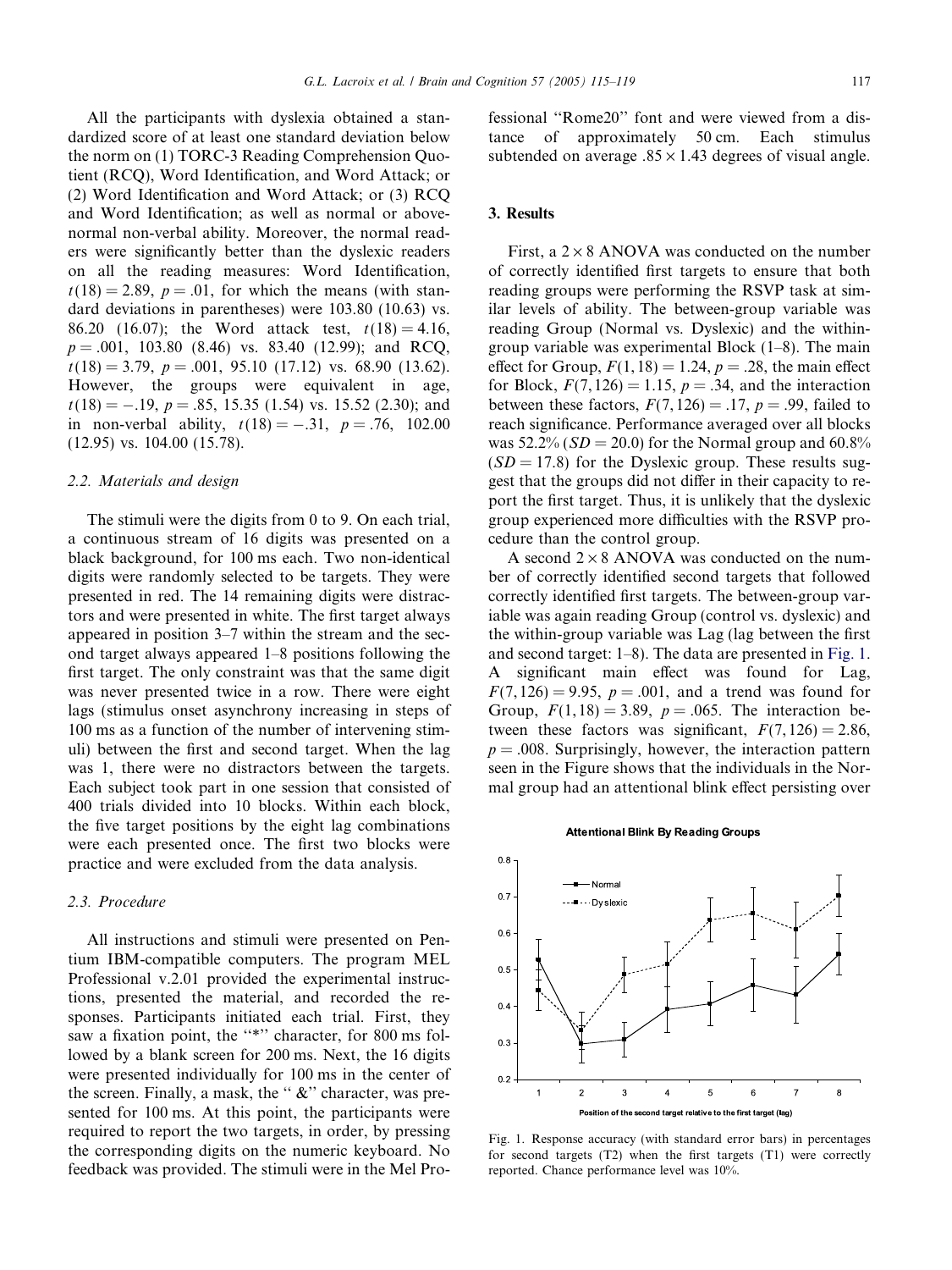<span id="page-3-0"></span>more lags than those in the Dyslexic group, contrary to what we had hypothesized. In a follow-up analysis, the data from lag 1 were removed on the view that temporally contiguous targets are captured in the same perceptual trace, therefore allowing the second target to escape the blink ([Shapiro, Arnell et al., 1997\)](#page-4-0). Thus, the resulting Group (Normal vs. Dyslexic)  $\times$  Lag (2–7) analysis included only the lags that are directly related to the attentional blink phenomenon. In this analysis, both Lag,  $F(6, 108) = 11.80, p < .001$ , and Group,  $F(1, 18) =$ 5.49,  $p = .03$ , were significant, but not the Group  $\times$  Lag interaction,  $F(6, 108) = 1.06$ ,  $p = .39$ . Hence, the data indicate that there was a statistically reliable effect in which the normal readers produced a longer attentional blink period than did the dyslexic readers.

### 4. Discussion

The goal of this study was to evaluate the possibility that dyslexic individuals would need more working memory resources than normal readers to shift attention from target to target in the RSVP task. Such a need for working memory resources would be revealed in a longer attentional blink effect. Contrary to our expectations, however, the normal readers produced a longer attentional blink period than the dyslexic readers. Furthermore, this result could not be attributed to a general group difference in performing the RSVP procedure because there was no significant difference in reporting the first target. Thus, we are left with an apparent paradox: normal readers performed worse on the RSVP task than dyslexic readers.

One possible way to resolve this paradox is to consider two factors that affect working memory's control mechanism in the RSVP paradigm. The first factor concerns the limitation on resources available for encoding two targets presented within a given time frame because of the need to deal with the interference caused by distractors. This resource limitation is central to the standard interpretation of the attentional blink (Chun & Potter, 1995; [Shapiro, Arnell et al., 1997\)](#page-4-0) and explains the presence of the attentional blink in both the normal and dyslexic readers. A second factor concerns a further limitation due the continued processing and integration of the stimuli once they have been encoded in working memory. We can expect that normal, relatively skilled readers will automatically, because of their experience in reading, attempt to continue processing symbolic stimuli, such as numbers and letters, retrieving information about them from long-term memory, creating episodic memory traces (e.g., as posited in the instance based theory of processing; Logan, 1988), and attempting to integrate information across the input. The dyslexic readers, on the other hand, may simply be responding to the immediate task demands of encoding

the stimuli for recall at the end of the trial without processing them further. Thus, the dyslexic readers perform ''better'' in the RSVP paradigm—that is, have a shorter lasting attentional blink—because they do not automatically allocate control mechanism resources to process the stimuli beyond initial encoding. At the same time, however, they allocate similar amounts of resources as normal readers to maintaining the targets in working memory. In terms of Logan's (1988) instance theory of automaticity, we could speculate that dyslexic individuals create fewer retrievable episodic traces in long-term memory when processing stimuli in activities such as reading, arcade games, and the RSVP task that require rapid processing. This would be consistent with our results, with those of Nicolson and Fawcett (2000) on automaticity, and with [Wolf and Bowers \(1999\)](#page-4-0) model of reading fluency deficits.

Further research is necessary to test this hypothesis about the nature of processing deficits in dyslexia. It will be important to replicate the basic finding that dyslexic individuals have shorter, not longer, attentional blink periods compared to normal readers. Moreover, more direct evidence would be useful to support the hypothesized link between the duration of the attentional blink and the additional processing postulated above for normal but not dyslexic readers. Such research might require a creative adaptation of the RSVP paradigm that would permit one to evaluate the quality of first target processing in relation to the length of the attentional blink period. Such a development would take us beyond the usual focus of RSVP research that has, until now, addressed mostly factors influencing the presence, absence, and magnitude of the attentional blink. Finally, from a cascade-effect perspective of developmental dyslexia, this research is promising because it could provide a way to investigate the role of key processing elements in the acquisition of fluent reading skills.

# References

- Baddeley, A. (2000). The episodic buffer: A new component of working memory? Trends in Cognitive Sciences, 4, 417-423.
- Baddeley, A., & Hitch, G. (1974). Working memory. In G. H. Bower (Ed.), The psychology of language and motivation: Advances in research and theory (pp. 47–89). New York: Academic Press.
- Chun, M. M., & Potter, M. C. (1995). A two-stage model for multiple target detection in rapid serial visual presentation. Journal of Experimental Psychology: Human Perception and Performance, 21, 109–127.
- Logan, G. D. (1988). Toward an instance theory of automatization. Psychological Review, 95, 492–527.
- Nicolson, R. I., & Fawcett, A. J. (2000). Long-term learning in dyslexic children. European Journal of Cognitive Psychology, 12, 357–393.
- Raymond, J. E., Shapiro, K. L., & Arnell, K. M. (1992). Temporary suppression of visual processing in an RSVP task: An attentional blink?. Journal of Experimental Psychology: Human Perception and Performance, 18, 849–860.